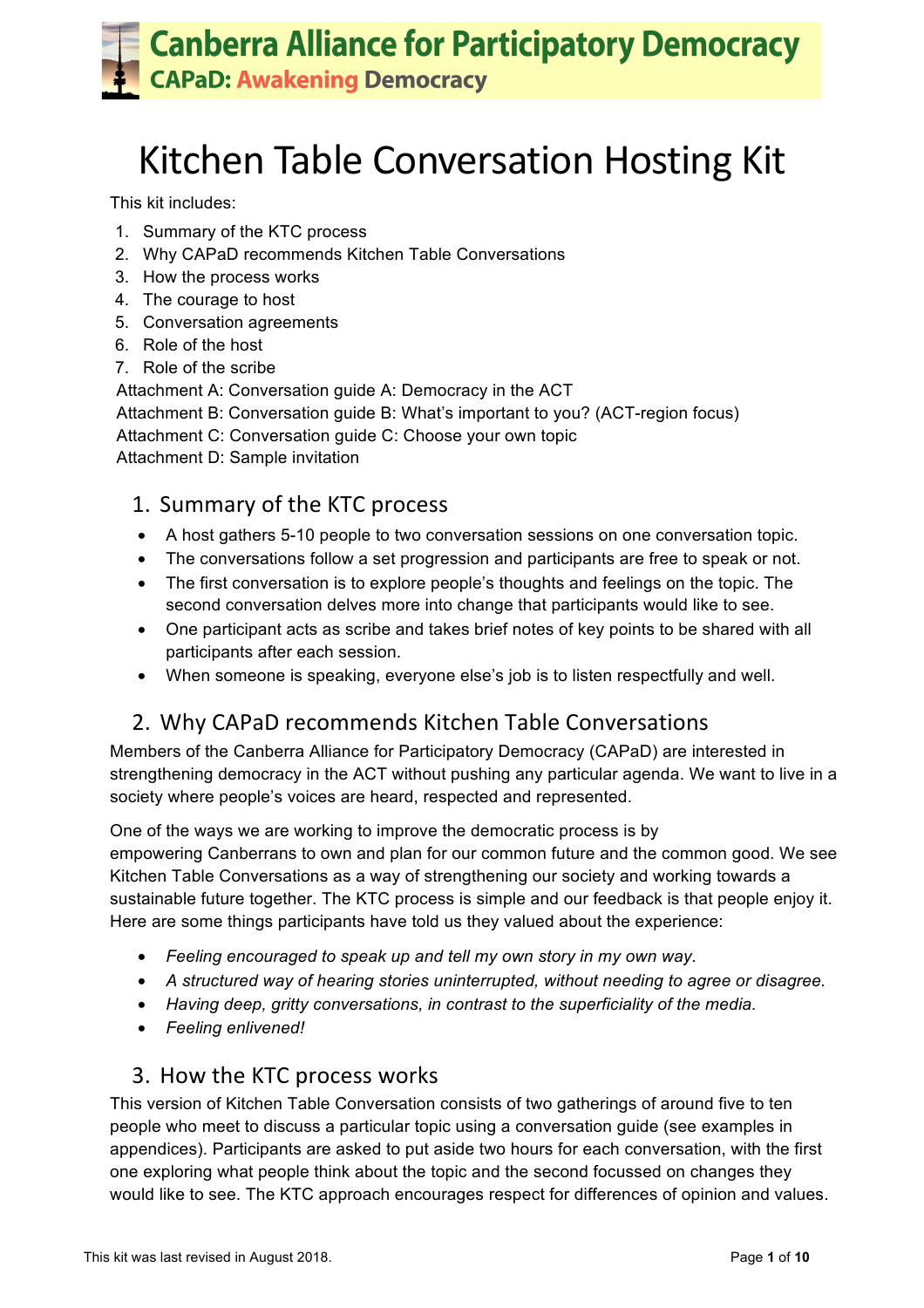It gives people the opportunity to talk together and really listen to each other on issues they care about.

The host may invite friends, neighbours, workmates, or any other community members, arranging to meet in a home, a café or club, or at work – wherever is easy and comfortable. A group made up of neighbours has the benefits of bringing a local community closer together and involving people who may come from a diversity of backgrounds. This can lead to very rich conversations.

The host requests the assistance of one participant as the scribe for each session. The scribe notes the key points made during the conversations for everyone's record.

Use of a talking piece is recommended. A talking piece is an object that is held by the person speaking, and signals that it is not an ordinary conversation where interruptions and argumentation might be welcome. The talking piece is placed in the centre of the group to begin with. When a person wishes to speak they pick it up and should be listened to without interruption until they place it back.

By the end of the second conversation, some groups choose to have more conversations and may even work together to change things. Others find that the experience of the two conversations is its own reward.

### 4. The courage to host

Many hosts find that inviting people, especially people they don't know well, is the most challenging part of the kitchen table conversation process. But take heart, for the consensus is that the results are well worth it, and participants express a lot of gratitude to hosts for their courage and for the contribution they have made to their community. Having a partner or co-host is one way to share the challenge of gathering a group. A host/scribe team might take this on together.

### 5. Conversation agreements

A simple set of agreements can go a long way to making sure the conversations stay respectful and productive. We suggest the following:

- We accept that everyone is entitled to have a say
- We accept that people have a choice of whether to speak or just to listen
- We will make the effort to listen to one another and not interrupt
- We will try to stay on track, stick to the purpose of the conversation and end on time
- We respect people's right to their opinions even if we disagree
- We will try at all times to be constructive, courteous and respectful.

### 6. The role of the host

#### **Before the first meeting**

- Choose a conversation topic. See the conversation guides in the appendices, but note that they can be tailored to your, or your group's interests.
- Allowing a reasonable lead time, set a date, time and venue for the first conversation and issue your invitations with the aim of forming a group of five to ten people. Make it clear that this is an opportunity to share diverse ideas and opinions, and that everybody's ideas and opinions are important and will be heard.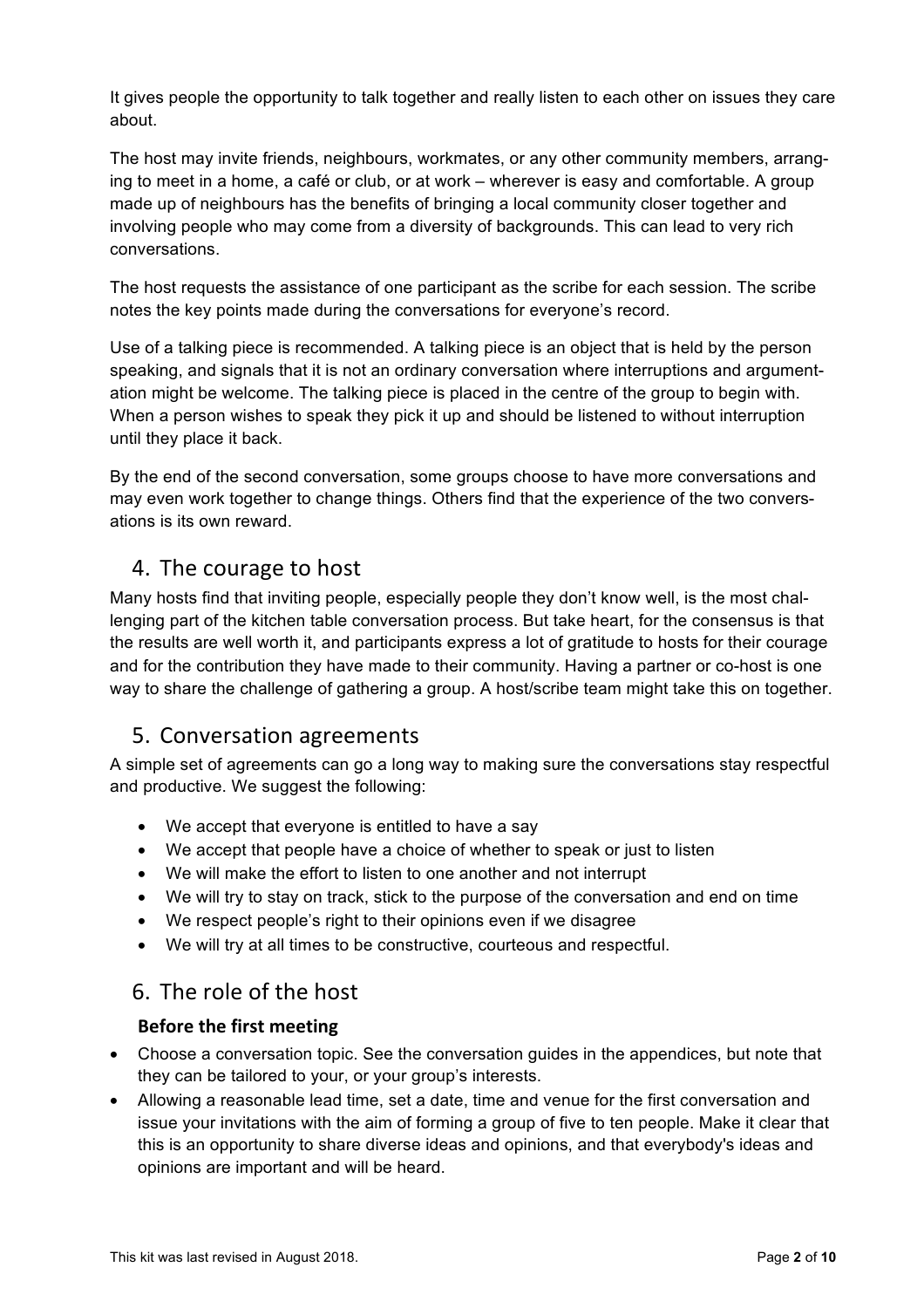- It can be a good idea to include the key questions for discussion (see the conversation guides) and the conversation agreements in your invitation.
- Include someone who is prepared to be the scribe and understands that role (see below).

#### At the start of the meeting

- Briefly introduce the Kitchen Table Conversation approach. Explain that the purpose of these conversations is not to reach conclusions, but to listen in the first conversation to each other's ideas and opinions about the issues we care about; and to listen in the second conversation to how we think these issues could be addressed. It's fine to read out sections of this kit rather than speaking *ad lib*, if you prefer.
- Share the conversation agreements (listed above) and request participants' agreement to adhere to them during the conversations.
- You could give participants a copy of the conversation guide you are using.
- Introduce the talking piece if you are using one and explain its purpose.
- Explain that the scribe will take down brief dot point notes of the conversations as a record for participants. If your scribe would like to use an audio recorder, check whether everyone agrees to its use.

#### **Hosting the conversation**

- Remember this is an opportunity for people to express their concerns, ideas and opinions in a safe environment. The group does not have to reach consensus. What is important is that people feel as though they have been able to contribute their thoughts and feelings.
- Initiate the conversation using the conversation guide.
- Make sure everyone has a chance to speak if they want to.
- Encourage a pause after each person speaks.
- If necessary, be confident at any time to respectfully draw people's attention back to any conversation agreement that is not being adhered to.
- Thank all participants and the scribe.
- Agree the date and time for the second conversation with the participants, if it hasn't already been set.

#### **After the meeting**

• You might work with the scribe while the conversation is still fresh in your minds, to fill any gaps in the dot-point list of main issues and opinions expressed.

### 7. The Role of the Scribe

- Record the ideas and opinions expressed in the two conversations accurately and impartially.
- Work with the host soon after the meeting to fill any gaps in the dot-point list of main issues and opinions expressed.
- If available and with all participants' consent, an audio recorder could be used to assist in preparing the dot-point report. Note though, that this can create a lot more work than quickly capturing the main points during and immediately after the conversations. The benefit is that the scribe can participate in the conversation themselves more freely and fully.
- The report of each conversation need be only one and certainly no more than two typed pages of dot-points.
- Circulate the dot point report to the group soon after each conversation, and request confirmation of its accuracy. Make changes and recirculate if need be.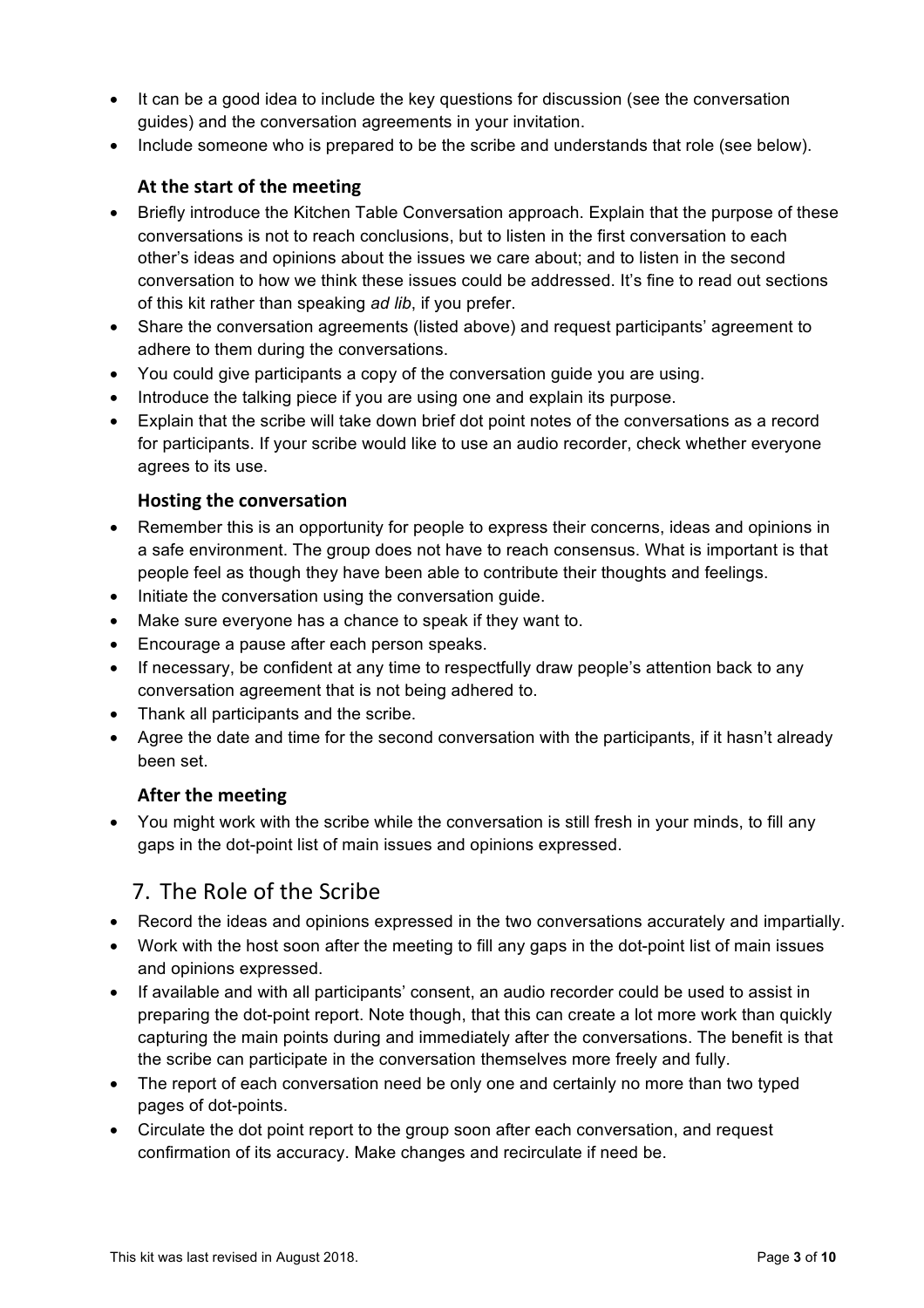## **Kitchen Table Conversation Guide A**

## 'Democracy in the ACT'

## Conversation One

#### **Preliminary: Setting the scene**

- Welcome everyone and briefly describe the KTC process
- Explain and ask for agreement to the Conversation Agreements
- Introduce the talking piece
- Explain Scribe role, dot point reports
- Ask for permission to record the Conversation, if Scribe wishes to do so

#### **Phase 1: Why are we here?**

Answer the following question: Why did you decide to be part of this group conversation?

#### **Phase 2: Our core values**

Answer one or more of the following:

- What sense of purpose or key values guide you in life?
- What would your friends say about who you are and what makes you tick?
- What are your hopes and concerns for your community and/or Canberra, now and longterm?

#### **Phase 3. Democracy in the ACT (our thoughts and feelings about how things are)**

Answer one or more of the following:

- What are your thoughts and feelings about your ability to contribute to the decisions that our ACT politicians (MLAs) make on our behalf?
- Do you have any experiences of approaching an MLA or their departmental staff (either individually or as part of an organised group) about any issue? If no, what has stopped you? If yes, what was the experience like?
- What is most important to you about democracy in the ACT?

#### **Phase 4. Reflection**

- In one sentence, share what was most meaningful or valuable to you in the experience of this Kitchen Table Conversation?
- What new understanding or common ground did you find within this topic? How has this conversation changed your perception of anyone in this group, including yourself?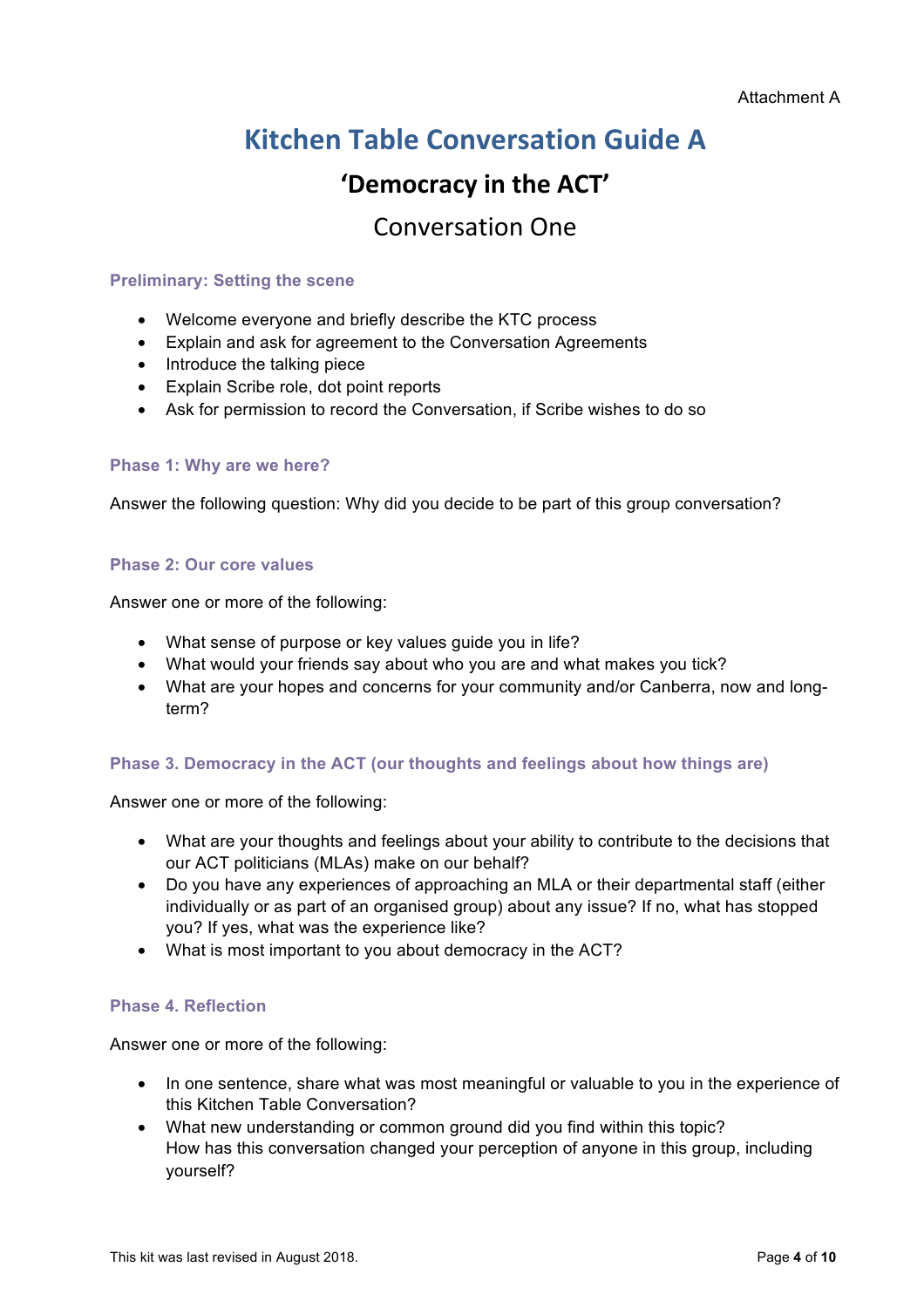## **'Democracy in the ACT'**

## Conversation Two

#### **Preliminary:**

- Welcome everyone back
- Review conversation agreements
- Check everyone received and was happy with the dot point report from first Conversation.
- Permission to record Conversation, if Scribe wishes to do so.

#### **Phase 1: Check in**

Answer the following question: What are you looking forward to in this Conversation?

#### **Phase 2. Democracy in the ACT (our thoughts and feelings about how we would like things to change)**

Answer one or more of the following:

- What changes would you like to see in democracy in the ACT?
- How would you like engagement to happen in the ACT?
- What should be the main roles of MLAs and how will we know if they are doing them well?

#### **Phase 3. Accomplishment and moving forward**

Answer one or more of the following:

- Name one important thing that was accomplished here.
- Is there a next step you would like to take, individually or with others, based upon the conversation you just had?

[Host, please make sure your group members know that although this kitchen table conversion has been designed to go for only two sessions, some or all members could extend the group in whatever form they choose.]

#### **Phase 4. Reflection**

- In one sentence, share what was most meaningful or valuable to you in the experience of this Kitchen Table Conversation?
- What new understanding or common ground did you find within this topic?
- How has this conversation changed your perception of anyone in this group, including yourself?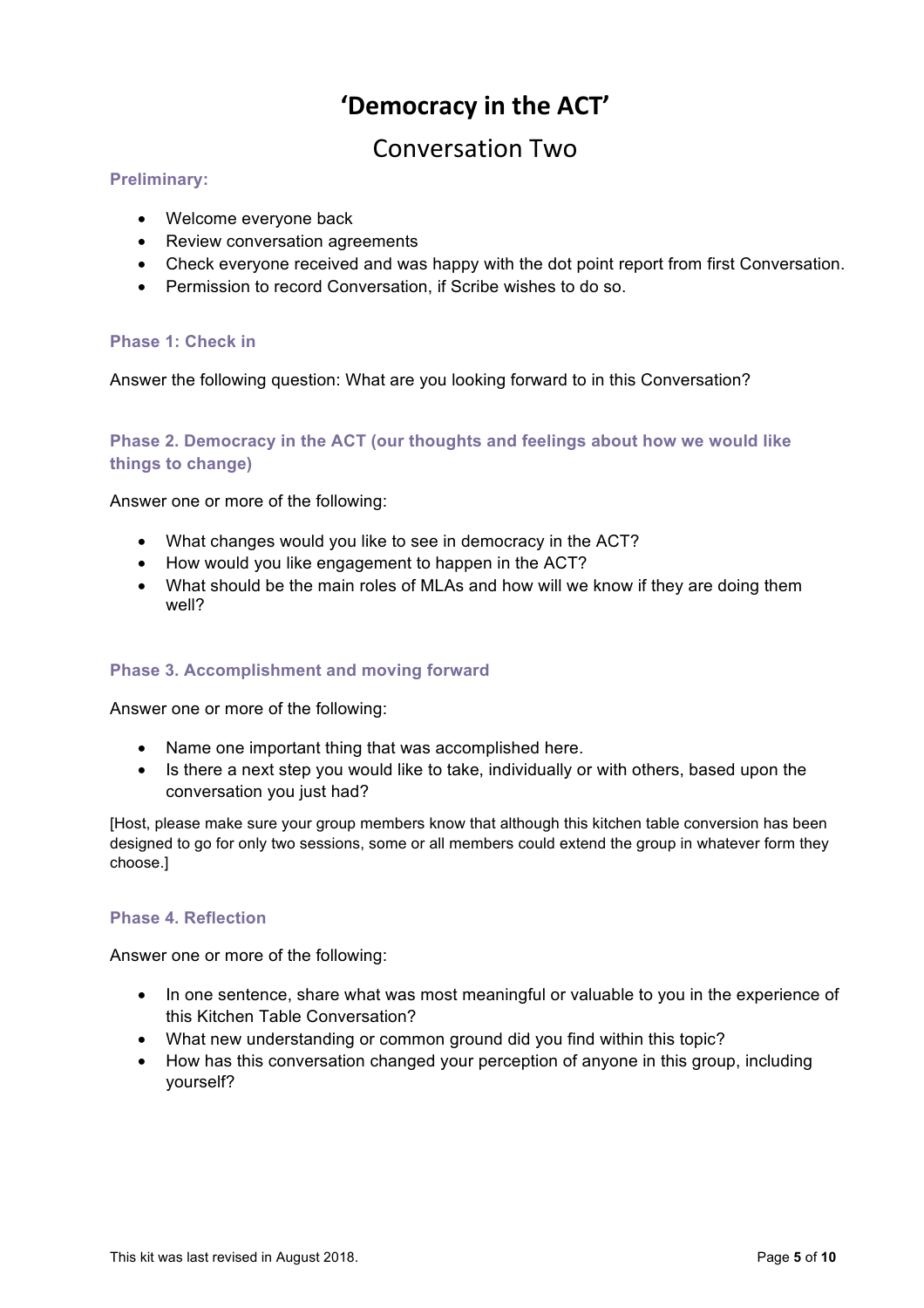## **Kitchen Table Conversation Guide B**

## **'What's important to you?' (ACT-region focus)** Conversation One

#### **Preliminary: Setting the scene**

- Welcome everyone and briefly describe the KTC process
- Explain and ask for agreement to the Conversation Agreements
- Introduce talking piece, if using (recommended)
- Explain scribe role and dot point reports
- Ask for permission to record the Conversation, if Scribe wishes to do so

#### **Phase 1: Why are we here?**

Answer the following question: Why did you decide to be part of this group conversation?

#### **Phase 2: Our core values**

Answer one or more of the following:

- What sense of purpose or key values guide you in life?
- What would your friends say about who you are and what makes you tick?

#### **Phase 3: What's important to you? (Canberra focus)**

Answer one or more of the following:

What are your hopes and concerns for your community, Canberra or the Canberra region, now and into the future?

What is important to you more generally, but keeping the Canberra region focus in mind?

#### **Phase 4. Reflection**

- In one sentence, share what was most meaningful or valuable to you in the experience of this Kitchen Table Conversation?
- What new understanding or common ground did you find within this topic?
- How has this conversation changed your perception of anyone in this group, including yourself?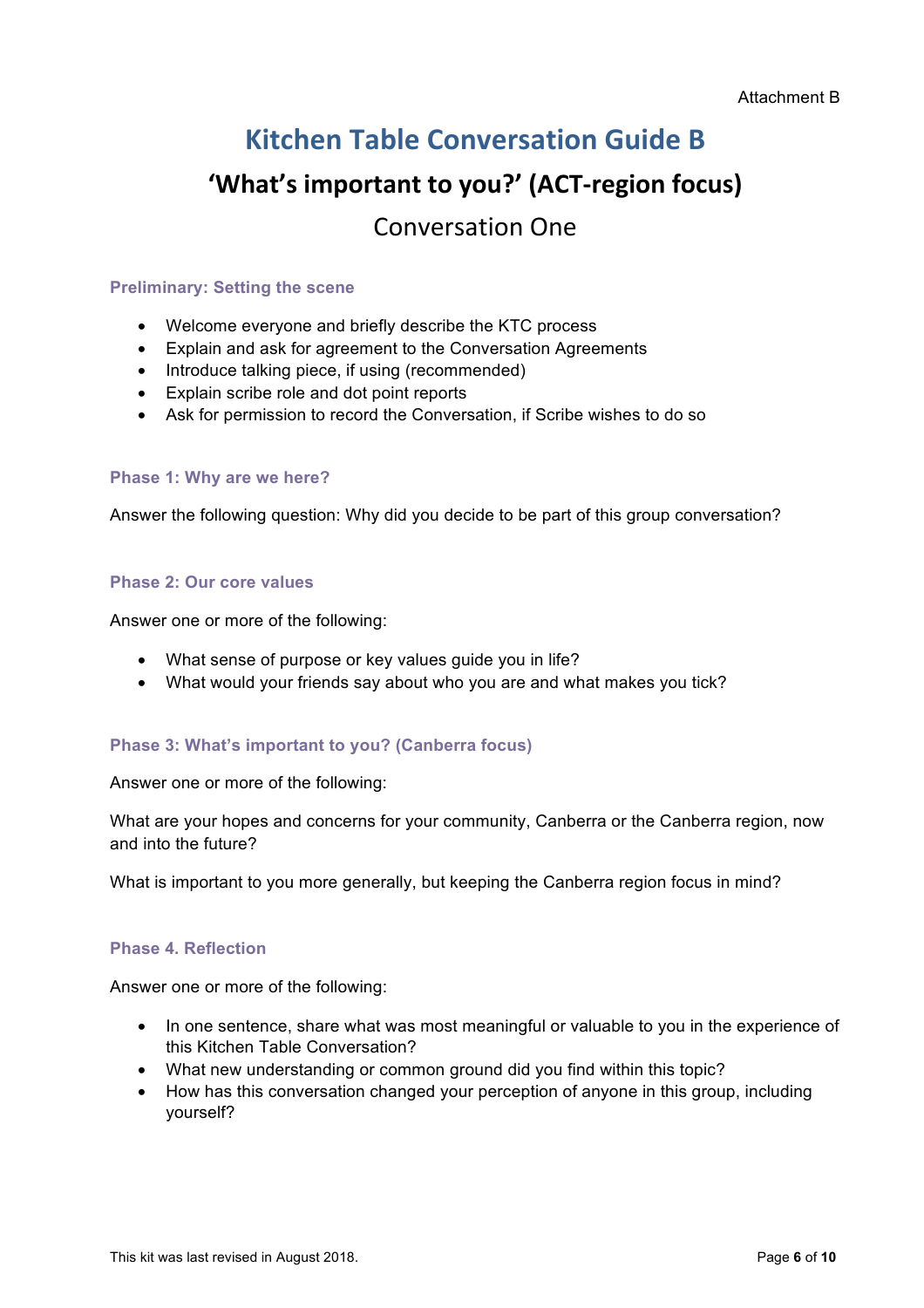## 'What's important to you?' (ACT-region focus)

## Conversation Two

#### **Preliminary:**

- Welcome everyone back
- Review conversation agreements
- Check everyone received and was happy with the dot point report from first Conversation.
- Permission to record Conversation, if Scribe wishes to do so.

#### **Phase 1: Check in.**

Answer the following question: What are you looking forward to in this Conversation?

#### **Phase 2. Changes we want**

Answer the following question:

Reflecting on what's important to you (discussed in conversation 1), what changes would you like to see in the Canberra community or region?

#### **Phase 3. Accomplishment and moving forward**

Answer one or both of the following:

- What is one important thing that was accomplished here?
- Is there a next step you would like to take based upon the conversation you just had?

#### **Phase 4. Reflection**

- In one sentence, share what was most meaningful or valuable to you in the experience of this Kitchen Table Conversation?
- What new understanding or common ground did you find within this topic?
- How has this conversation changed your perception of anyone in this group, including yourself?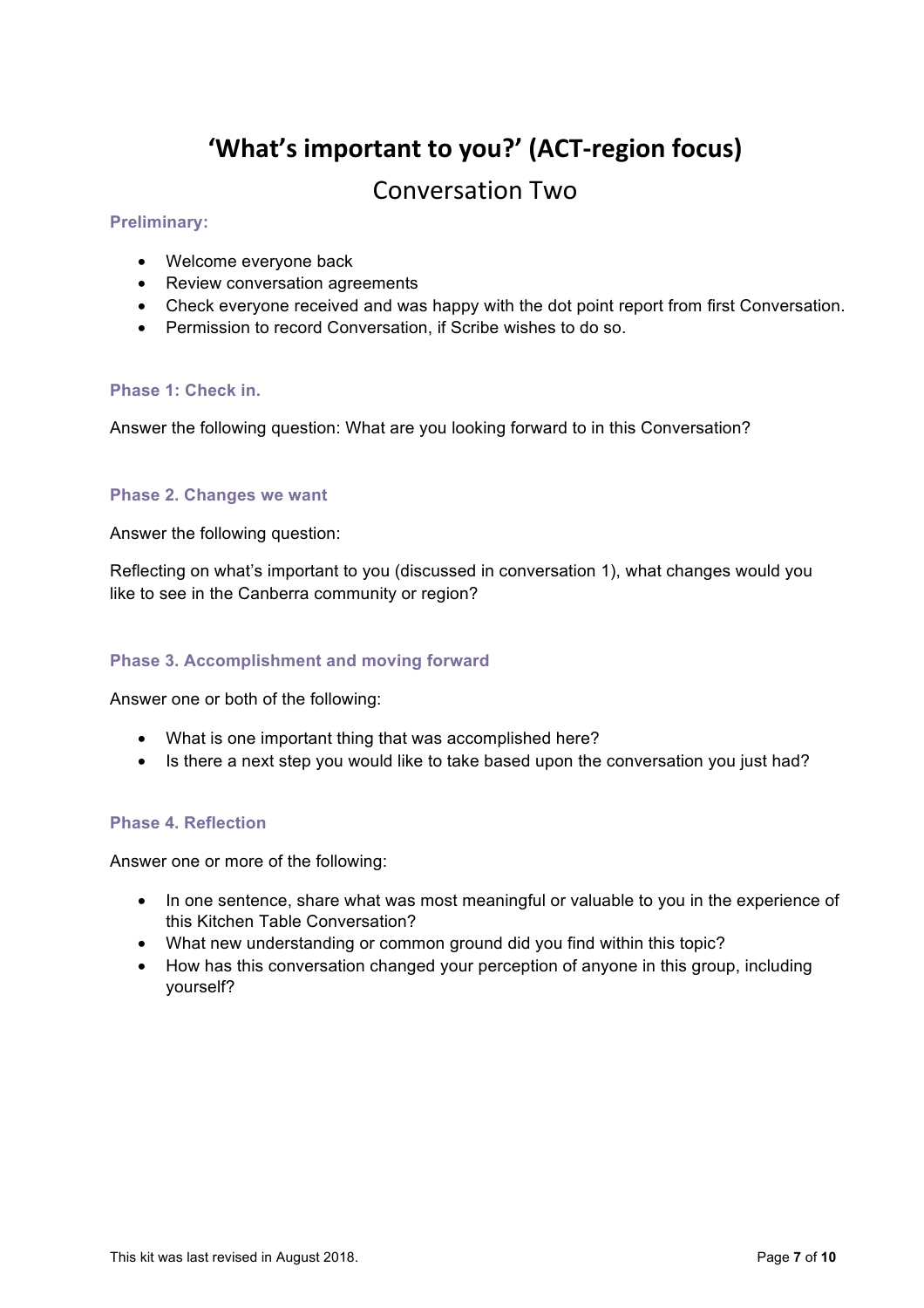## **Kitchen Table Conversation Guide C**

## **Choose your own topic**

Prior to inviting participants, or in collaboration with them but prior to the first conversation, select a specific conversation topic. For example:

Aged Care<br>Drug Law Reform Education Health Services<br>Dianning and De

Aged Care **Climate Change** Criminal Justice System Homelessness **Housing Planning and Development** 

## Conversation One

#### **Preliminary: Setting the scene**

- Welcome everyone and briefly describe the KTC process
- Explain and ask for agreement to the conversation agreements
- Introduce your talking piece
- Explain scribe role and dot point reports
- Ask for permission to record the conversation, if scribe wishes to do so

#### **Phase 1: Why are we here?**

All participants are invited to answer the following question:

Answer the following question: Why did you decide to be part of this group conversation?

#### **Phase 2: Our core values**

Answer one or more of the following:

- What sense of purpose or key values guide you in life?
- What would your friends say about who you are and what makes you tick?

#### **Phase 3: Policy area discussion**

Answer the following question:

• What is important to you, or what concerns you, in the area of [chosen topic]?

#### **Phase 4. Reflection**

- In one sentence, share what was most meaningful or valuable to you in the experience of this Kitchen Table Conversation?
- What new understanding or common ground did you find within this topic?
- How has this conversation changed your perception of anyone in this group, including yourself?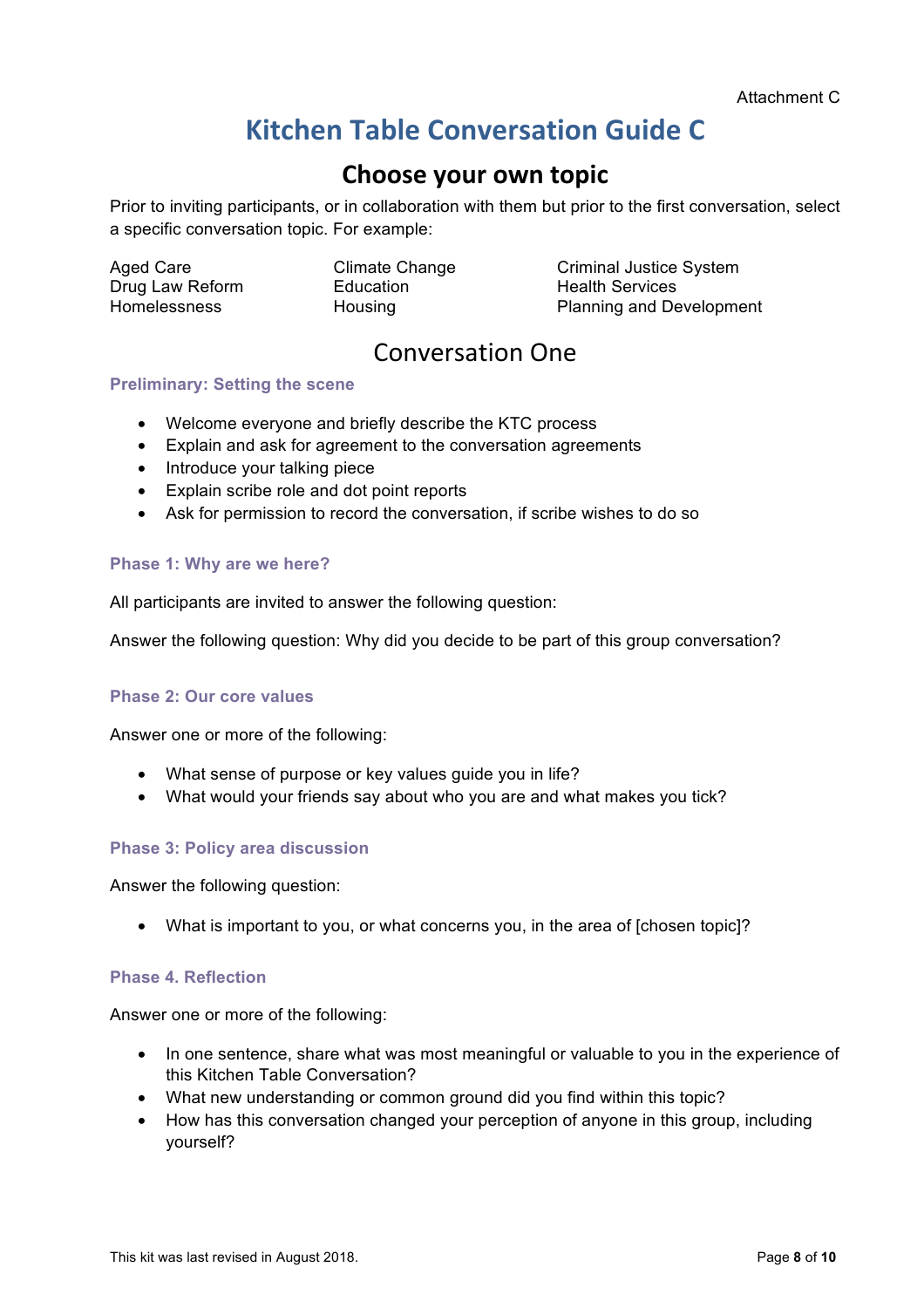## Conversation Two

#### **Preliminary:**

- Welcome everyone back
- Review conversation agreements
- Check everyone received and was happy with the dot point report from first conversation.
- Ask for permission to record the conversation, if scribe wishes to do so

#### **Phase 1: Check in.**

Answer the following question:

What are you looking forward to in this Conversation?

#### **Phase 2. Changes we want**

Answer the following question:

• Reflecting on what's important to you (discussed in conversation 1), what changes would you like to see in [chosen topic]?

#### **Phase 3. Accomplishment and moving forward**

Answer one or both of the following:

- What is one important thing that was accomplished in these Conversations?
- Is there a next step you would like to take based upon the conversation you just had?

#### **Phase 4. Reflection**

- In one sentence, share what was most meaningful or valuable to you in the experience of this Kitchen Table Conversation?
- What new understanding or common ground did you find within this topic?
- How has this conversation changed your perception of anyone in this group, including yourself?